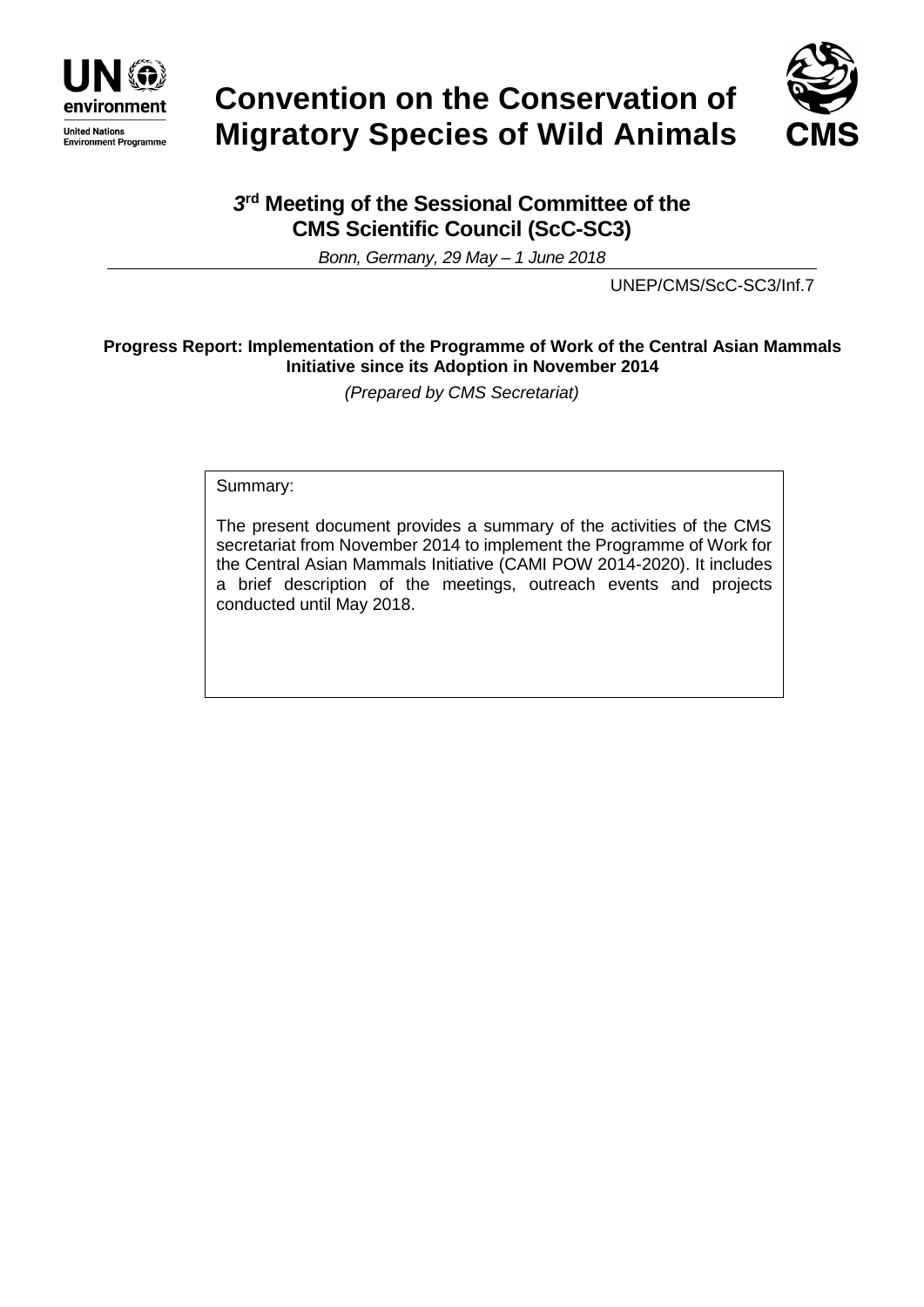# **Progress Report: Implementation of the Programme of Work of the Central Asian Mammals Initiative since its Adoption in November 2014**

# **Background**

- 1. The Central Asian Mammals Initiative (CAMI) and its associated Programme of Work (POW) were adopted by CMS Parties at the Eleventh Meeting of the Conference of the Parties (COP11) in Quito, (Resolution 11.24) in 2014. The overall goal of the Initiative is to improve the conservation of large migratory mammals and their habitats in the Central Asian region by strengthening coordination and cross-border cooperation. The CAMI POW includes more than 120 activities, 42 of which are addressed to the CMS Secretariat. The Secretariat is mainly tasked with activities related to the following topics: barriers to migration, good governance, trans-boundary cooperation, awareness and knowledge.
- 2. The CAMI POW includes 15 species occurring in 14 Range States. This includes Appendix I species: Bukhara/Yarkand Deer (*Cervus elaphus yarkandensis*, also listed on Appendix II), Wild Camel (*Camelus bactrianus*), Wild Yak (*Bos grunniens*), Snow Leopard (*Uncia uncia*), Asiatic Cheetah (*Acinonyx jubatus venaticus*) and Przewalski's Horse (*Equus ferus przewalskii)*. Species listed on Appendix II are Saiga (*Saiga tatarica* and *S. borealis mongolica*), Argali (*Ovis ammon*), Mongolian Gazelle (*Procapra gutturosa*), Goitered Gazelle (*Gazella subgutturosa*), Khulan (*Equus hemionus*) and Kiang (*E.ang*). Other species of interest to the CAMI but not listed on the CMS Appendices are Tibetan Gazelle (*P. picticaudata*) and Chinkara (*G. bennettii*). The present document briefly summarizes the activities of the CMS Secretariat for the implementation of the CAMI POW since its adoption.

# Summary

3. Since November 2014, the CMS Secretariat has implemented or initiated the implementation of 26 out of 42 activities from CAMI POW, addressed to the Secretariat. Five CAMI meetings, eight outreach events and six sponsored projects have taken place. These addressed mainly reducing barriers to migration, strategic planning and review of the implementation, addressing threats to the Saiga Antelope and raising awareness on migratory species and existing tools and instruments to conserve them*.* 

# Mandate

4. Activities implemented by CMS Secretariat served to achieving the following objectives of the CAMI POW:

Objective 1.3.1 to "make species- and landscape-specific knowledge available" and

Objective 1.3.3 to "promote the knowledge and application of technical solutions" to reduce barriers to migration;

Objective 1.4.6 "to create best practice policy guides" for issues that affect trans-boundary populations of wild animals in CAMI countries;

Objective 1.5.4 to "provide culturally and species appropriate activities for teachers";

Objective 1.7 to "strengthen trans-boundary cooperation";

Objective 2.1 to guide planning and implementation of prioritized conservation actions for the Snow Leopard and Argali;

Objective 2.2 "to address impacts from linear infrastructure and maintain landscape permeability" by developing mitigation measures;

Objective 2.3 to conduct research, collect information, and develop conservation instruments for the Cheetah, Goitered Gazelle, Chinkara, Wild Ass, Przewalski's Horse, and Transcaspian Urial in the south-west of the region;

Objective 4 to raise awareness on Central Asian species and the threats they face.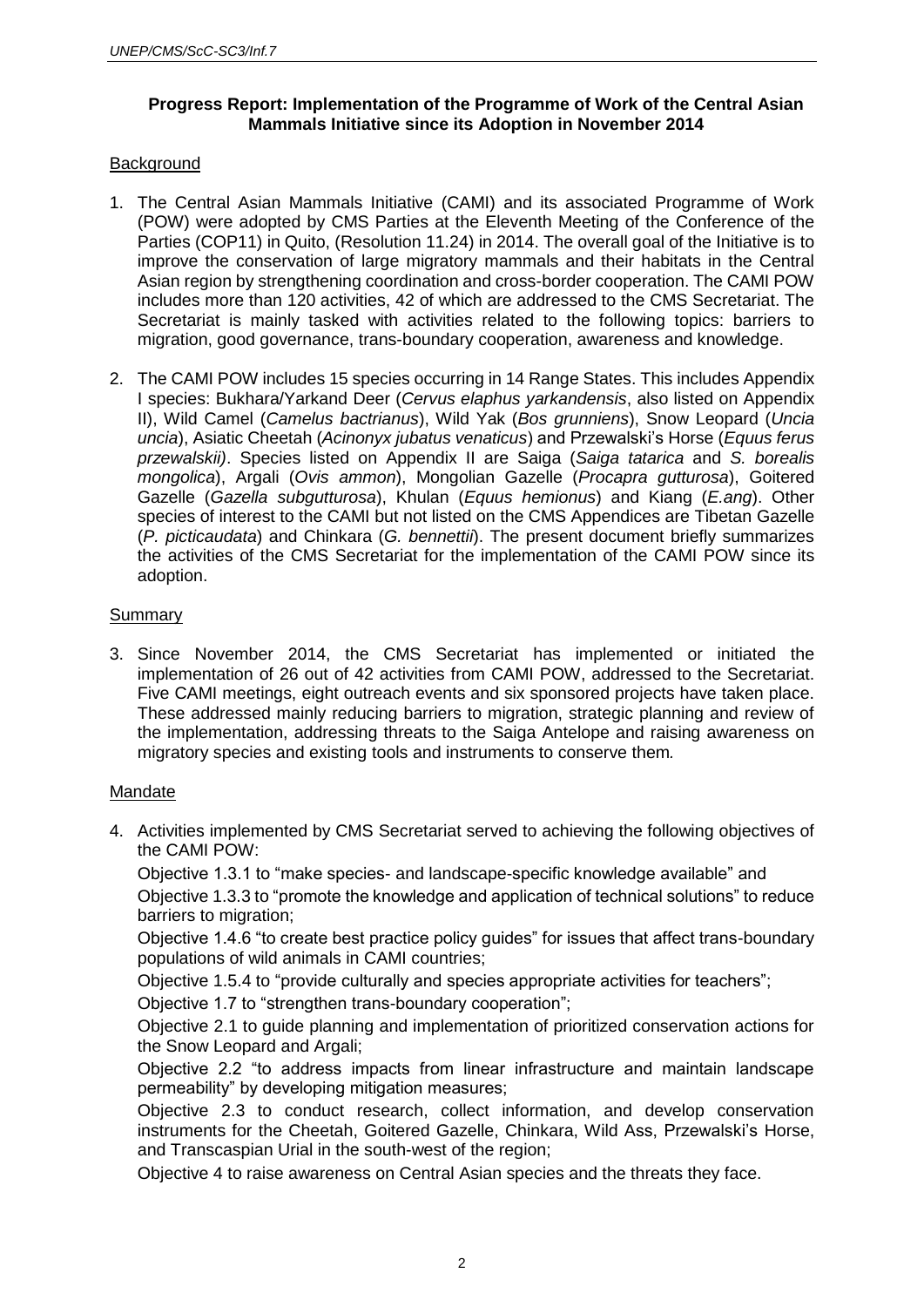#### Concluded Meetings

- 5. In August 2015, together with the German Federal Ministry for the Environment, Nature Conservation and Nuclear Safety (BMU), the associated Federal Agency for Nature Conservation (BfN) and the Mongolian office of the German Development Cooperation Agency (GIZ), CMS organized the workshop on "Implementing Wildlife-Friendly Measures in Infrastructure Planning and Design in Mongolia". At this meeting, the new Ulaanbataar Action Plan to guide the planning of roads and railroads was proposed and discussed with government representatives. This plan outlines how to modify existing transportation infrastructure in Mongolia and how best to develop new projects to ensure wildlife can pass freely.
- 6. In October 2015, supported by the BMU, CMS organized the Third Meeting of Signatories to the Memorandum of Understanding concerning Conservation, Restoration and Sustainable Use of the Saiga Antelope (Saiga MOU). The key outcome of the meeting was the adoption of the Medium-Term International Work Programme (MTIWP), which is a detailed set of measures to be implemented in the period 2016-2020 to facilitate the recovery of the saiga populations after the catastrophic die-off of May 2015.
- 7. In August 2016, CMS organized the first CAMI expert workshop at the International Academy for Nature Conservation (INA) on the island of Vilm, Germany, supported by BMU and the Swiss Federal Office for Environment (FOEN) in cooperation with the BfN and a German NGO NABU to focus activities for the implementation of the CAMI. Experts at the workshop enhanced existing and established new partnerships, suggested solutions for organizational and political issues and developed eight project proposals, two of which were selected for immediate small-scale funding and others were used for further fundraising activities. These proposals implement the CAMI Programme of Work, addressing threats to migratory mammals, in particular, reducing barriers to migration, reducing illegal hunting, and raising awareness among decision-makers.
- 8. In April 2017, together with the BfN and Wildlife Conservation Society (WCS), CMS organized an international workshop on a migration atlas on Vilm, Germany, to create the first animal migration and infrastructure atlas for the Central Asian region. The underlying data for the creation of the atlas containing the information on species distribution and linear infrastructure was reviewed and validated during the workshop and set to be published on the CMS website upon completion. The atlas highlights problem areas, where linear infrastructure obstructs migration of Central Asian mammals and should be used to inform decision-makers in the region.
- 9. In April 2018, the CAMI midterm review meeting was held by the CMS Secretariat in cooperation with the BfN on Vilm, Germany, to review the implementation of the CAMI POW so far and to discuss challenges and strategy for further action. The meeting participants produced an overview of the implementation of the CAMI POW, agreed on the format and timeframe to produce an update of the conservation status of the CAMI species and agreed on steps to prepare for CMS COP13. Reinforcing transboundary cooperation among all Range States to ensure a coordinated management of the species, coordinated law enforcement and to enable cross-border migration of animals was highlighted as the key to fulfil the objectives of the CAMI.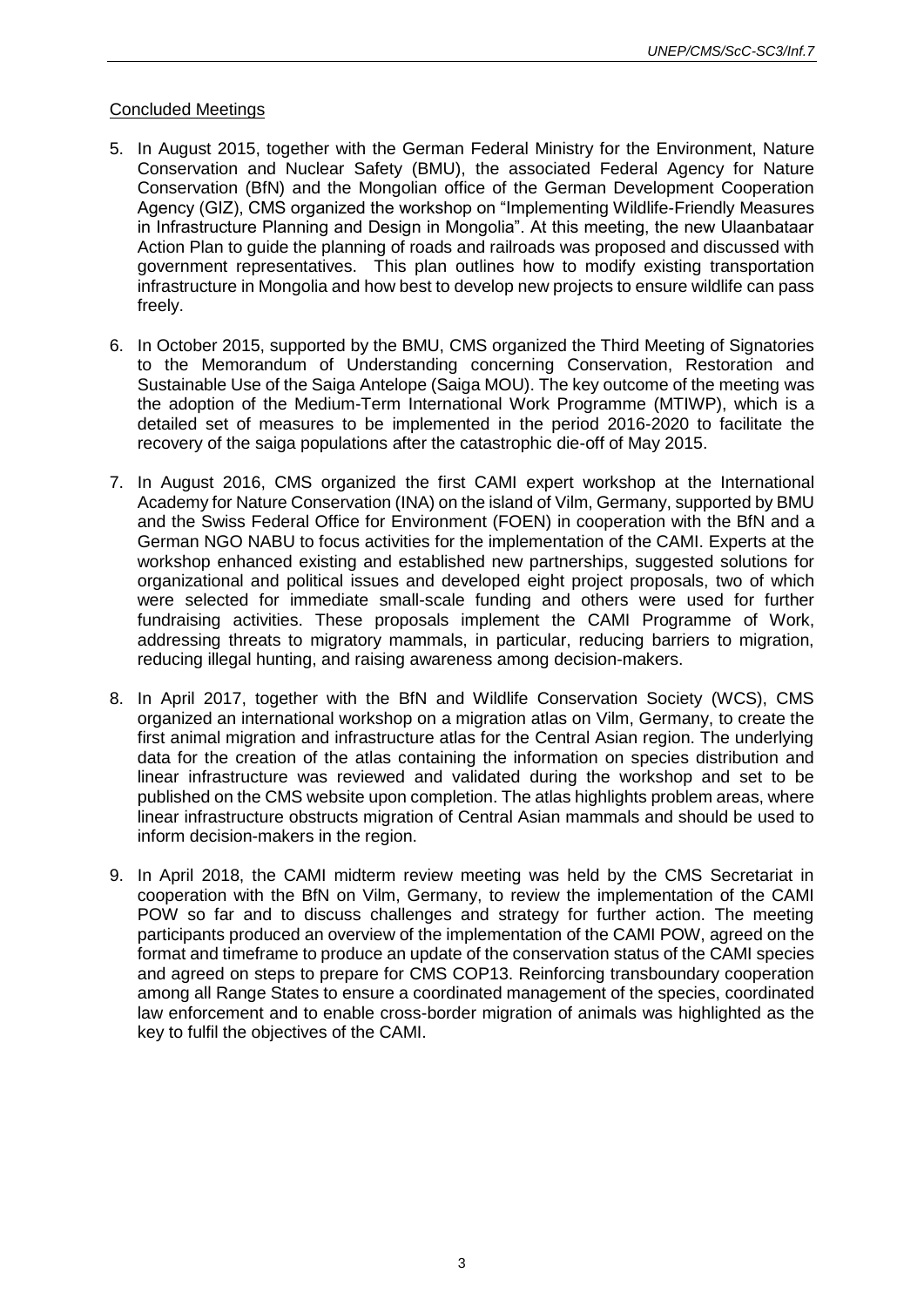# Projects

10. Nine completed and ongoing projects have been supported by CMS via Small-scale Funding Agreements to implement the CAMI POW and the Saiga MOU MTIWP.

# **Projects addressing the implementation of the Saiga MTIWP**

- 11. In response to the Saiga mass mortality event in May 2015, and at the request of Kazakhstan, the CMS Secretariat dispatched an emergency mission with experts from the Royal Veterinary College of the University of London (RVC) and Food and Agriculture Organization (FAO). The experts assisted with post-mortem examinations, data collection and evaluation to determine the cause of saiga mortality. The emergency mission developed into an international research project, funded by the UK Government's Natural Environment Research Council and involving six organizations: RVC, Kazakhstan's Research Institute for Biological Safety Problems, Association for the Conservation of Biodiversity of Kazakhstan (ACBK), Oxford University, Bristol University, the Swedish Agricultural University at Umea, and FAO.
- 12. In July 2016, CMS with the financial contribution of the BMU supported the Saiga Conservation Alliance (SCA) in creating a protocol to guide sample collection in cases of mass die-off events. In addition, outreach activities among local communities were supported within the small grants Programme of the SCA. In 2018, a project to update the coding framework of the Saiga Resource Center and to release the 23<sup>rd</sup> issue of the Saiga News bulletin supported by BMU through CMS was implemented. This project will make the website Saiga Resource Center easier to use and make it easier for the Saiga Range States and stakeholders to upload information thus enhancing information sharing and to coordinate implementation of the Saiga MTIWP.
- 13. In November 2016, the CMS Secretariat made the "Guidelines for Addressing the Impact of Linear Infrastructure on Large Migratory Mammals in Central Asia" available in Russian language. The guidelines were developed by international experts, GIZ and reviewed by CMS with the financial support of the EU within the FLERMONECA Project. In cooperation with Kazakhstan's Association for the Conservation of Biodiversity of Kazakhstan (ACBK), CMS reviewed and updated the guidelines in Russian and supported the distribution and presentation of the guidelines to decision-makers in Kazakhstan by ACBK.

# **Fence removal along Trans-Mongolian Railway**

- 14. In response to a die-off of Mongolian Gazelles in 2016 due to an exceptionally harsh winter and the inability of the animals to cross the fenced trans-Mongolian railway in search for fodder, a proposal to remove or redesign the fence to allow Mongolian Gazelles and other animals to cross it, was developed and selected for funding at the above-mentioned CAMI expert workshop in 2016. The project is implemented by the Mongolian Gazelle Conservation Society with the financial support of the FOEN through CMS and in cooperation with Senckenberg Biodiversity and Climate Research Center.
- 15. In May 2018, CMS with its implementing partner WCS created the first migration atlas for Central Asian Mammals, mapping the distribution of the species and linear infrastructure in the entire region. The project was accomplished with the financial support of the German Federal Ministry for the Environment, Nature Conservation and Nuclear Safety (BMU) and the Swiss Federal Office for the Environment (FOEN). International and regional experts have mapped the distribution and movement corridors of migratory animals in combination with threats from linear infrastructure, such as railways, roads, pipelines and border fences across the entire Central Asian region. The atlas will provide valuable information to policy makers and managers to understand exactly where animals move and the kinds of infrastructure obstructing the movement to help them make well-informed decisions.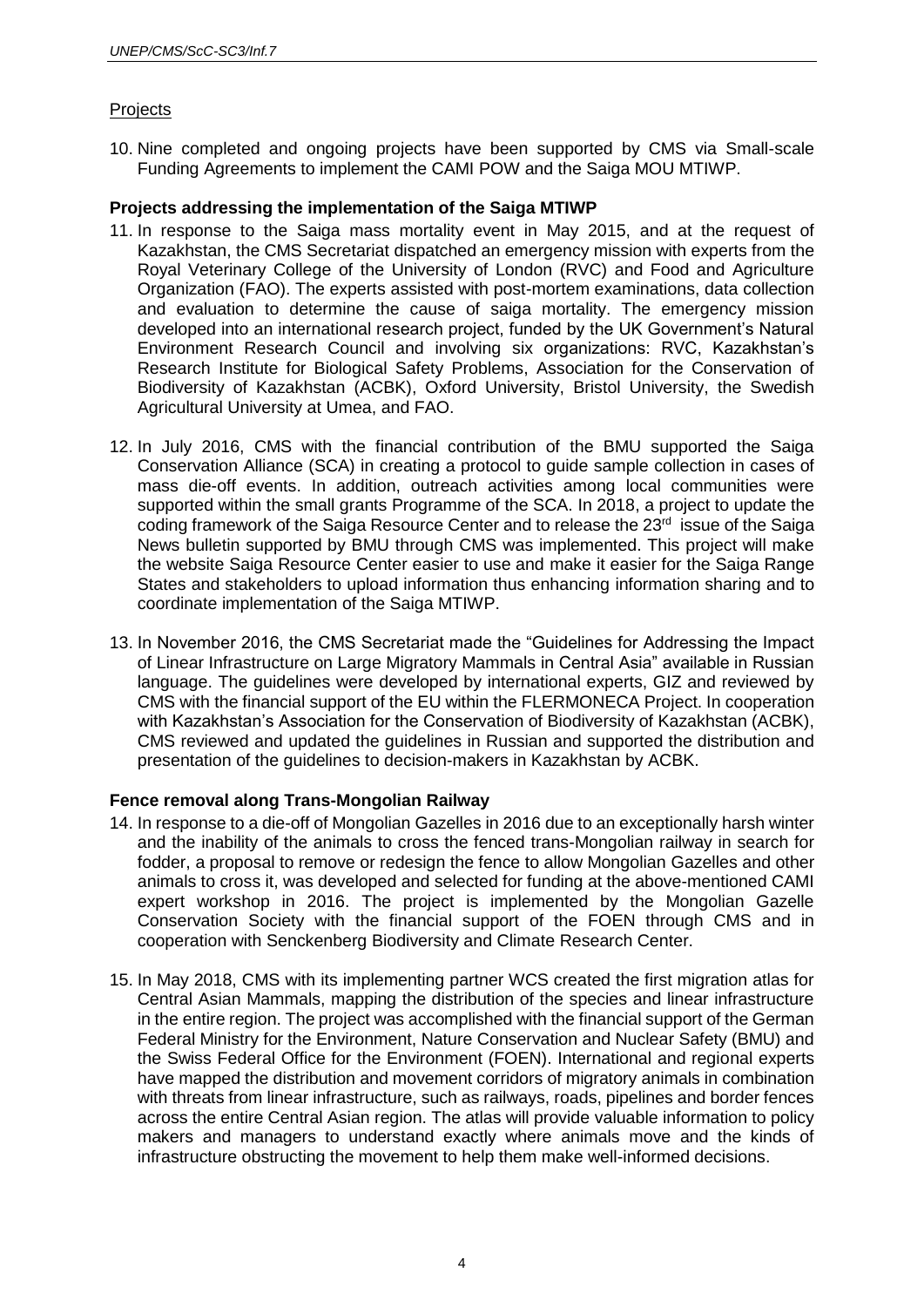#### Outreach activities

- 16. The CMS Secretariat participated in eight international meetings, organized by other institutions to raise awareness, contribute to developing policy and management guidelines and to share their experience in conservation.
- 17. In September 2015, during the conference on "Regional Practices on Sustainable Use in Hunting Territories and Protection of Wildlife" in Ashgabad,, a set of recommendations for wildlife management in Turkmenistan, including mechanisms for regional cooperation, were developed with input from CMS. The meeting was organized by the GIZ within the EU Forest and Biodiversity Governance Including Environmental Monitoring (FLERMONECA) project.
- 18. In February of 2016, as a participant in the international workshop on "Nature Conservation in Eastern Europe, the Caucasus and Central Asia" organized by the BfN, the International Union for Conservation of Nature (IUCN) and the Nature and Biodiversity Conservation Union (NABU) on Vilm, Germany, the CMS Secretariat shared its experience in nature conservation in the region. CAMI was presented as a promising regional initiative for Central Asia as it aims to focus limited resources on achieving the best possible outcome for conserving migratory species.
- 19. In April 2016, the CMS Secretariat arranged participation of the ACBK on behalf of CMS in Minex Central Asia 2016, which took place in Astana. This forum was one of the largest regional events for the mining industry, bringing together government regulators, private companies, financiers and associated service companies from 23 countries. The aim of CMS at the forum was to raise awareness of the impact of mining and related transportation infrastructure on Central Asian mammals and to inform participants about possible mitigation measures. The CMS Secretariat was represented in this forum by the ACBK.
- 20. In November 2016, CMS took part in the international round table on "Sustainable use and Conservation of Wildlife in Tajikistan". The event was organized by the GIZ to discuss the challenges and strengthen Tajikistan's efforts in implementing the international framework for conservation and sustainable use of wildlife including the country's obligations under CMS and CITES. The main outcome was a Resolution to guide national decision makers, which was adopted at this meeting.
- 21. In July 2016, the representatives of the CMS Secretariat, Global Snow Leopard and Ecosystem Protection Program (GSLEP) Secretariat and State Agency on Environmental Protection and Forestry of Kyrgyzstan met at an expert discussion organized by NABU, in Berlin, Germany, to facilitate the conservation of Snow Leopards. With only 3,500 to 7,000 individuals remaining in the wild, the Snow Leopard is an CMS Appendix I- and CAMI-listed species facing imminent risk of extinction within the next decades. The representative discussed the latest progress and challenges to Snow Leopard conservation and the implementation of GSLEP, resulting in a consensus that the synergies between the CAMI POW, International Single Species Action Plan for the Conservation of Argali and GSLEP would greatly benefit the conservation and management of Snow Leopards.
- 22. In September 2016, a side event on community-based wildlife management in Africa and Central Asia was held at IUCN World Conservation Congress (WCC). The event showcased community engagement in conservation as a way of reducing poaching in selected countries across Africa and Central Asia. Rules of engagement for developing community based conservancies, developed with participation of local community representatives at the IUCN workshop "Beyond enforcement" were discussed. CMS demonstrated the compatibility of activities agreed under CAMI with these rules.